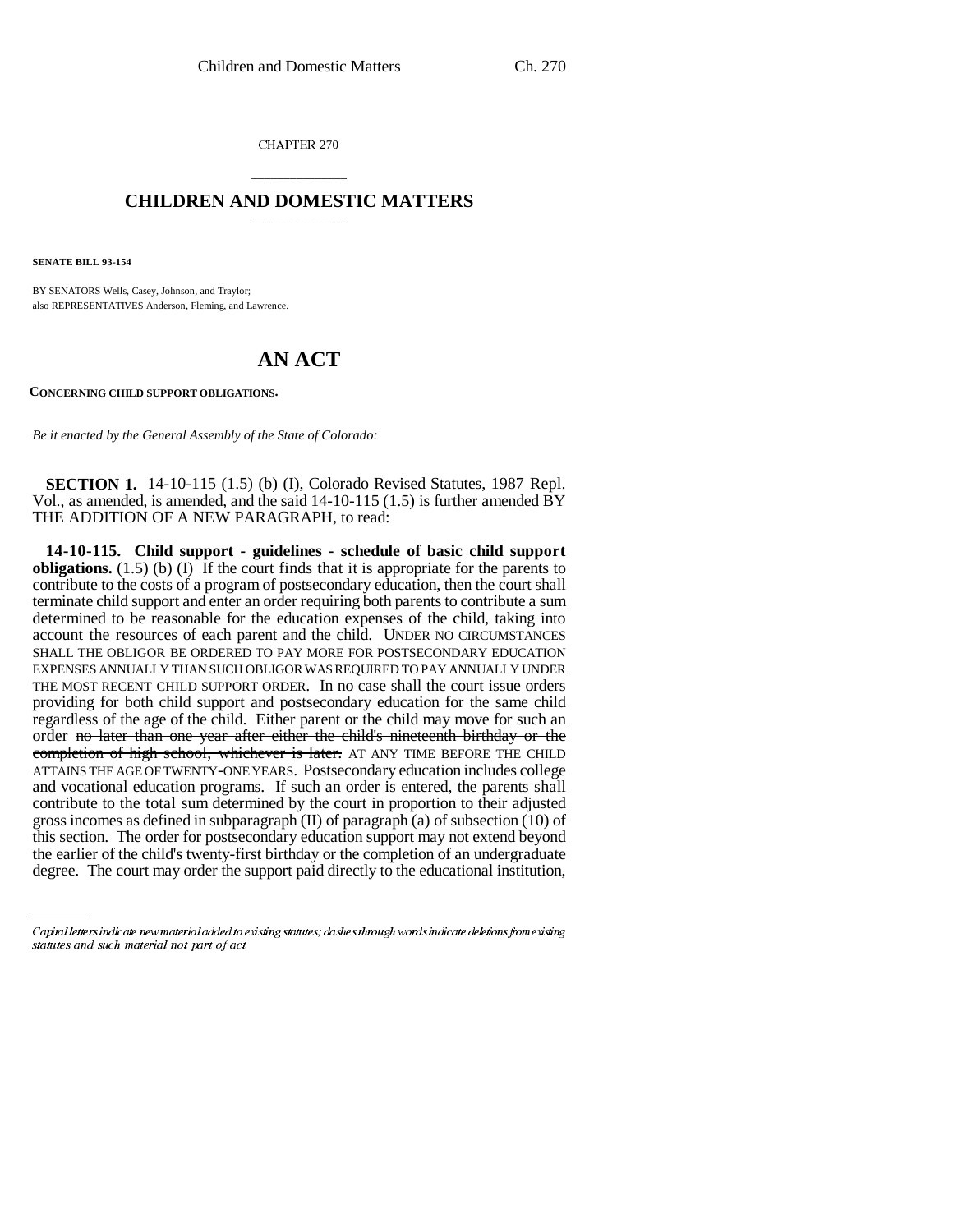## Ch. 270 Children and Domestic Matters

to the child, or in such other fashion as is appropriate to support the education of the child. If the child resides in the home of one parent while attending school or during periods of time in excess of thirty days when school is not in session, the court may order payments from one parent to the other for room and board. A child shall not be considered emancipated solely by reason of living away from home while in postsecondary education.

(e) FOR THE PURPOSES OF THIS SECTION, "POSTSECONDARY EDUCATION SUPPORT" MEANS SUPPORT FOR THE EXPENSES ASSOCIATED WITH ATTENDING A COLLEGE, UNIVERSITY, OR VOCATIONAL EDUCATION PROGRAM AND SHALL, IF APPROPRIATE, INCLUDE REASONABLE AND NECESSARY TRANSPORTATION EXPENSES, HEALTH INSURANCE EXPENSES, EXTRAORDINARY MEDICAL EXPENSES, ROOM AND BOARD, TUITION, BOOKS, SUPPLIES, AND FEES, INCLUDING APPLICATION FEES, CHARGED BY THE INSTITUTION.

**SECTION 2.** 14-10-122 (1) (a), Colorado Revised Statutes, 1987 Repl. Vol., as amended, is amended to read:

**14-10-122. Modification and termination of provisions for maintenance, support, and property disposition.** (1) (a) Except as otherwise provided in section 14-10-112 (6), the provisions of any decree respecting maintenance may be modified only as to installments accruing subsequent to the motion for modification and only upon a showing of changed circumstances so substantial and continuing as to make the terms unconscionable UNFAIR, and the provisions of any decree respecting child support may be modified only as to installments accruing subsequent to the filing of the motion for modification and only upon a showing of changed circumstances that are substantial and continuing or on the ground that the order does not contain a provision regarding medical support, such as insurance coverage, payment for medical insurance deductibles and copayments, or unreimbursed medical expenses. The provisions as to property disposition may not be revoked or modified unless the court finds the existence of conditions that justify the reopening of a judgment.

**SECTION 3.** 14-5-115, Colorado Revised Statutes, 1987 Repl. Vol., as amended, is amended to read:

**14-5-115. Duty of initiating court.** If the initiating court finds that the complaint sets forth facts from which it may be determined that the obligor owes a duty of support and that a court of the responding state may obtain jurisdiction of the obligor or his property, it shall so certify and attach a single certification to each of three copies of the complaint and one copy of this article to be sent to the responding court. If the complaint is filed by a delegate child support enforcement unit, the initiating court shall send the documents through the central interstate registry to the responding court. Certification shall be in accordance with the requirements of the initiating state. If the name and address of the responding court is unknown and the responding state has an information agency comparable to that established in the initiating state, it shall cause the copies to be sent to the state information agency or other proper official of the responding state, with a request that the agency or official forward them to the proper court and that the court of the responding state acknowledge their receipt to the initiating court. UPON A FINDING BY THE COURT OR THE DELEGATE CHILD SUPPORT ENFORCEMENT UNIT IN THE INITIATING STATE THAT THE HEALTH, SAFETY, OR LIBERTY OF A PARTY OR CHILD WOULD BE PLACED UNREASONABLY AT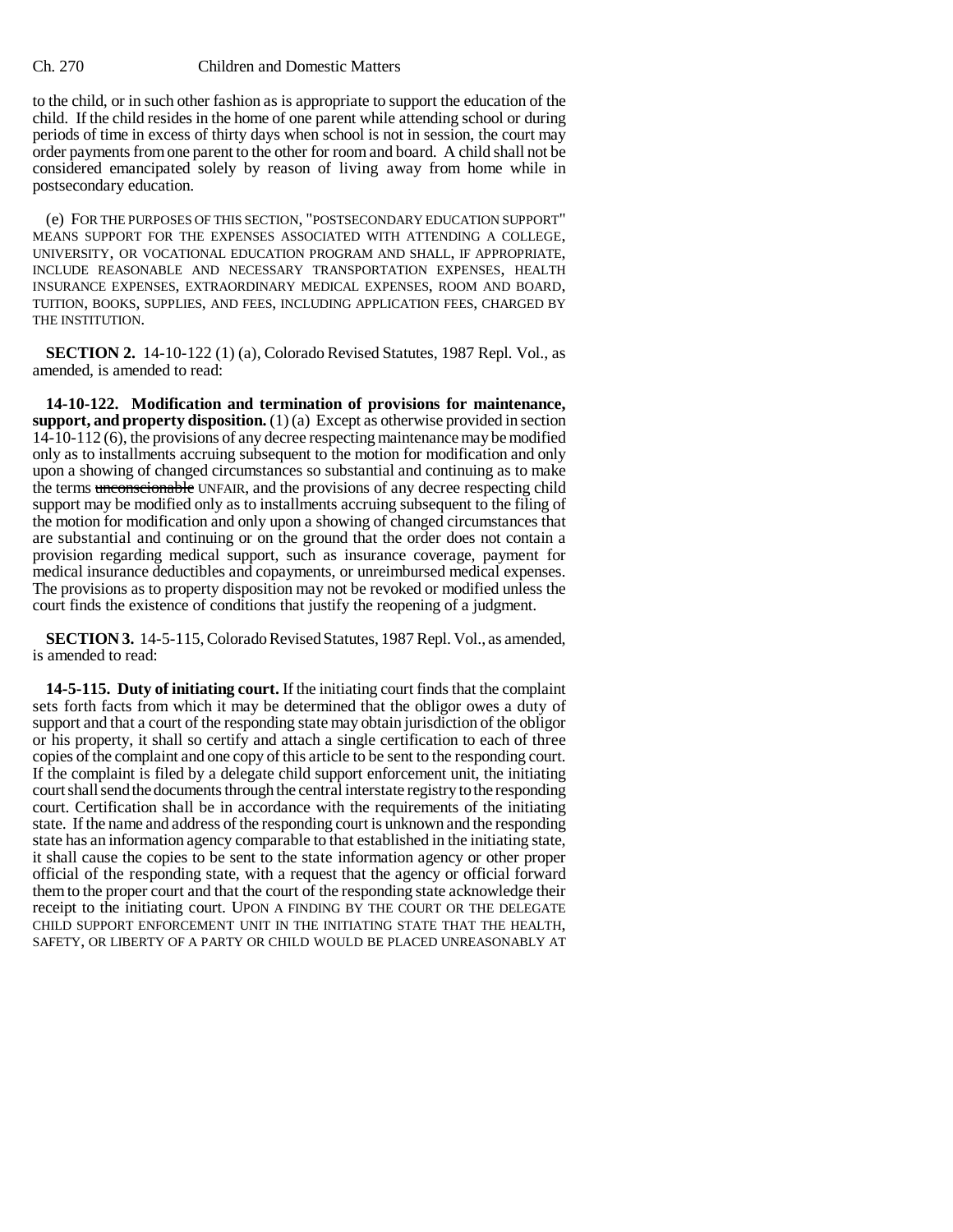RISK BY THE DISCLOSURE OF IDENTIFYING INFORMATION, OR IF AN EXISTING ORDER SO PROVIDES, THE COURT OR DELEGATE CHILD SUPPORT ENFORCEMENT UNIT IN THE INITIATING STATE SHALL NOT DISCLOSE THE ADDRESS OF A CHILD OR PARTY OR OTHER IDENTIFYING INFORMATION, EXCEPT FOR THE NAMES OF THE PARTIES AND THE CHILD, IN A PLEADING OR OTHER DOCUMENT FILED IN A PROCEEDING UNDER THIS ARTICLE.

**SECTION 4.** 14-5-119 (1), Colorado Revised Statutes, 1987 Repl. Vol., as amended, is amended to read:

**14-5-119. Duty of the court and officials of this state as responding state.** (1) (a) The central interstate registry shall receive filings under Title IV-D of the federal "Social Security Act", as amended, and shall transmit such filings to the delegate child support enforcement unit which shall promptly refer the documents to the clerk of the court when court action is necessary.

(b) After the responding court receives copies of the complaint, certificate, and this or a similar law from the initiating court, the clerk of the court shall docket the case and notify the prosecuting attorney of his action.

(c) UPON A FINDING BY THE COURT OR THE DELEGATE CHILD SUPPORT ENFORCEMENT UNIT IN THE INITIATING STATE THAT THE HEALTH, SAFETY, OR LIBERTY OF A PARTY OR CHILD WOULD BE PLACED UNREASONABLY AT RISK BY THE DISCLOSURE OF IDENTIFYING INFORMATION, OR IF AN EXISTING ORDER SO PROVIDES, THE COURT OR DELEGATE CHILD SUPPORT ENFORCEMENT UNIT IN THE RESPONDING STATE SHALL NOT DISCLOSE THE ADDRESS OF A CHILD OR PARTY OR OTHER IDENTIFYING INFORMATION, EXCEPT FOR THE NAMES OF THE PARTIES AND THE CHILD, IN A PLEADING OR OTHER DOCUMENT FILED IN A PROCEEDING UNDER THIS ARTICLE.

**SECTION 5.** 14-5-140 (3), Colorado Revised Statutes, 1987 Repl. Vol., as amended, is amended to read:

**14-5-140. Registration procedure - notice.** (3) Registration of a foreign support order in a court of this state pursuant to this section does not confer personal jurisdiction over the petitioner and does not confer subject matter jurisdiction over any issues except for issues of child support and arrearages.

**SECTION 6.** 14-10-107.7, Colorado Revised Statutes, 1987 Repl. Vol., as amended, is amended to read:

**14-10-107.7. Required notice of involvement with department of social services.** When filing a petition for dissolution of marriage or legal separation, A PETITION IN SUPPORT OR CUSTODY PROCEEDINGS, OR ANY OTHER MATTER PURSUANT TO THIS ARTICLE with the court, if the parties have joint legal responsibility for a child for whom the petition seeks an order of child support, the parties shall be required to indicate on a form prepared by the court whether or not the parties or the dependent children of the parties have received within the last five years or are currently receiving benefits or public assistance from either the state or county departments of social services. If the parties indicate that they have received such benefits or assistance, the court shall inform the appropriate delegate child support enforcement unit so that the unit can determine whether any support enforcement services are required. There shall be no penalty for failure to report as specified in this section.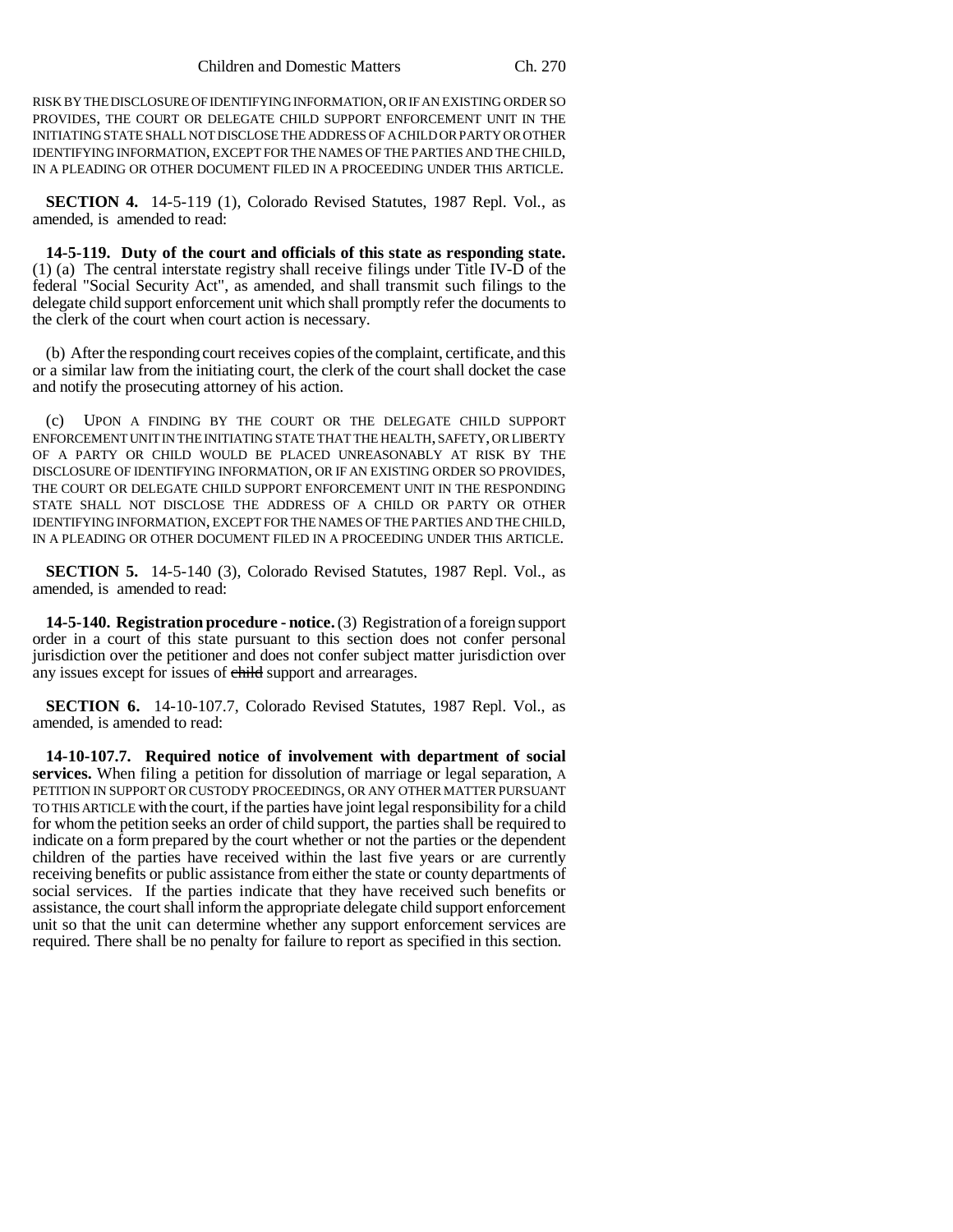**SECTION 7.** 14-10-115 (1.5) (b) (I), (2), and (10) (c), Colorado Revised Statutes, 1987 Repl. Vol., as amended, are amended, and the said 14-10-115 is further amended BY THE ADDITION OF A NEW SUBSECTION, to read:

**14-10-115. Child support - guidelines - schedule of basic child support obligations.** (1.5) (b) (I) If the court finds that it is appropriate for the parents to contribute to the costs of a program of postsecondary education, then the court shall terminate child support and enter an order requiring both parents to contribute a sum determined to be reasonable for the education expenses of the child, taking into account the resources of each parent and the child. In no case shall the court issue orders providing for both child support and postsecondary education TO BE PAID FOR THE SAME TIME PERIOD for the same child regardless of the age of the child. Either parent or the child may move for such an order no later than one year after either the child's nineteenth birthday or the completion of high school, whichever is later. Postsecondary education includes college and vocational education programs. If such an order is entered, the parents shall contribute to the total sum determined by the court in proportion to their adjusted gross incomes as defined in subparagraph (II) of paragraph (a) of subsection (10) of this section. The order for postsecondary education support may not extend beyond the earlier of the child's twenty-first birthday or the completion of an undergraduate degree. The court may order the support paid directly to the educational institution, to the child, or in such other fashion as is appropriate to support the education of the child. If the child resides in the home of one parent while attending school or during periods of time in excess of thirty days when school is not in session, the court may order payments from one parent to the other for room and board. A child shall not be considered emancipated solely by reason of living away from home while in postsecondary education.

(2) (a) In orders issued pursuant to this section, the court shall order that either parent or both parents initiate the inclusion of the child under a medical insurance policy or medical and dental insurance policies currently in effect for their benefit, purchase medical insurance or medical and dental insurance for the child, or in some other manner provide for the current and future medical needs of the child. At the same time, the court shall order payment of medical insurance or medical and dental insurance deductibles and copayments. If a court has ordered a parent to provide medical insurance or medical and dental insurance, the court shall order that parent to provide separate coverage for any children who are not covered by that parent's insurance because the children reside outside the geographic coverage area of the policy if the court determines that such separate coverage is available at reasonable cost.

(b) WHERE THE APPLICATION OF THE PREMIUM PAYMENT ON THE CHILD SUPPORT GUIDELINES RESULTS IN A CHILD SUPPORT ORDER OF FIFTY DOLLARS OR LESS, OR THE PREMIUM PAYMENT IS TWENTY PERCENT OR MORE OF THE PARENT'S GROSS INCOME, THE COURT OR DELEGATE CHILD SUPPORT ENFORCEMENT UNIT MAY ELECT NOT TO REQUIRE THE PARENT TO INCLUDE THE CHILD OR CHILDREN ON AN EXISTING POLICY OR TO PURCHASE INSURANCE. THE PARENT SHALL, HOWEVER, BE REQUIRED TO PROVIDE INSURANCE WHEN IT DOES BECOME AVAILABLE AT A REASONABLE RATE.

(3.5) ALL CHILD SUPPORT ORDERS ENTERED PURSUANT TO THIS ARTICLE SHALL PROVIDE THE SOCIAL SECURITY NUMBERS AND DATES OF BIRTH OF THE PARTIES AND OF THE CHILDREN WHO ARE THE SUBJECT OF THE ORDER.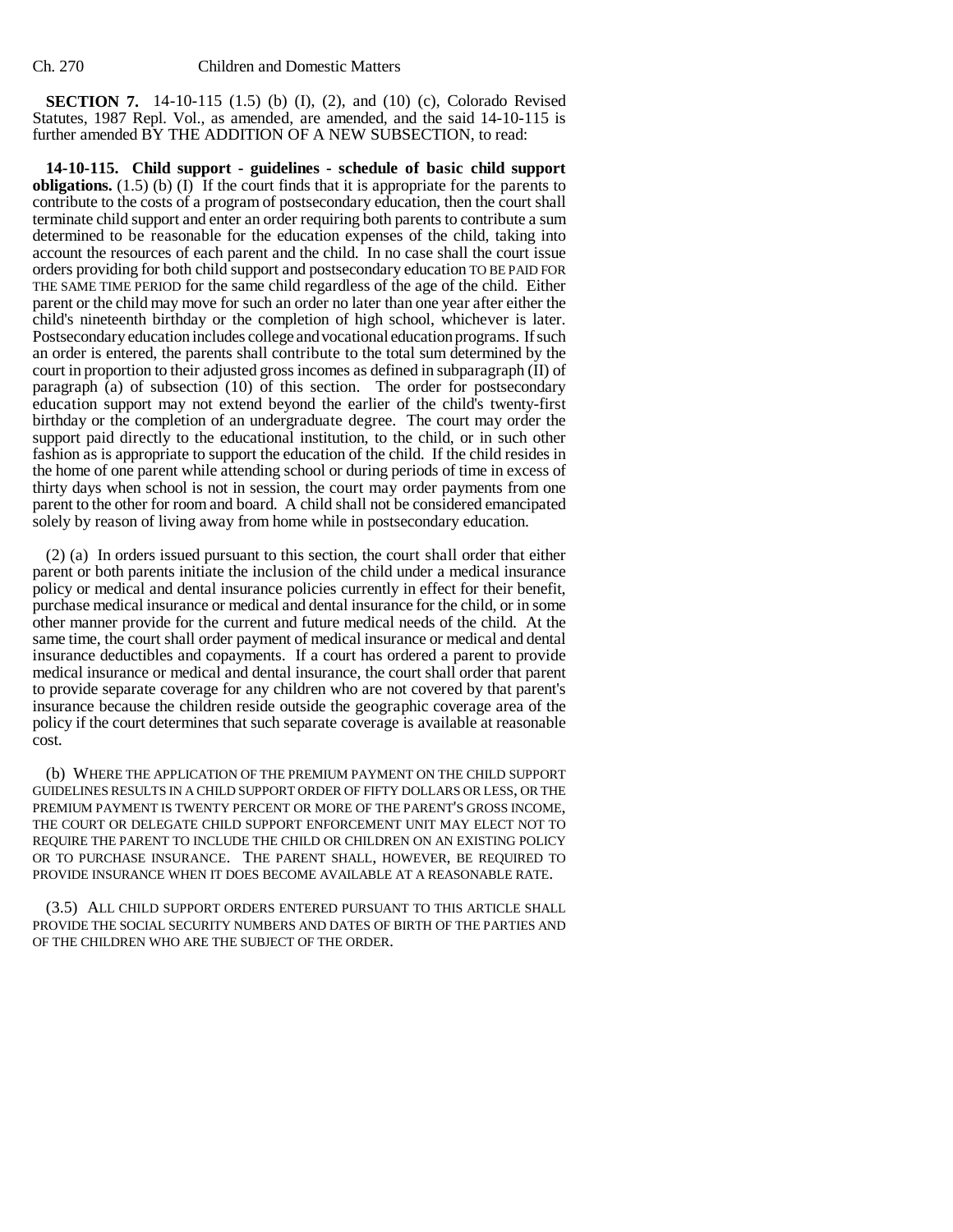(10) (c) **Basic child support obligation.** Because shared physical custody presumes that certain basic expenses for the children will be duplicated, an adjustment for shared physical custody is made by multiplying the basic child support obligation by one and fifty one hundredths ONE AND FIFTY ONE-HUNDREDTHS  $(1.50)$ .

**SECTION 8.** 14-10-115 (18), Colorado Revised Statutes, 1987 Repl. Vol., as amended, is amended BY THE ADDITION OF A NEW PARAGRAPH to read:

**14-10-115. Child support - guidelines - schedule of basic child support obligations.** (18) (e) IN REVIEWING THE CHILD SUPPORT GUIDELINES AS REQUIRED IN PARAGRAPH (a) OF THIS SUBSECTION (18), THE CHILD SUPPORT COMMISSION SHALL STUDY THE MERITS OF AMENDING THE CHILD SUPPORT GUIDELINES TO MAKE CREDITS FOR SUPPORTING OTHER CHILDREN AND CREDITS ALLOWED TO AN ABSENT PARENT ONLY AVAILABLE FOR CURRENT SUPPORT AND ONLY AVAILABLE FOR PAYMENTS ACTUALLY BEING MADE.

**SECTION 9.** 14-14-104 (1), Colorado Revised Statutes, 1987 Repl. Vol., as amended, is amended to read:

**14-14-104. Recovery for child support debt.** (1) Any payment of public assistance by a county department of social services made to or for the benefit of any dependent child or children creates a debt, which is due and owing to the county department of social services, recoverable by the county as a debt due to the state by the parent or parents who are responsible for support of the dependent child or children in an amount equal to the amount of public assistance so paid; except that TO BE DETERMINED AS FOLLOWS:

(a) Where there has been a court order directed to a parent, the child support debt of that parent shall be an amount equal to the amount of public assistance paid to the extent of the full amount of arrearages under the order. However, the county department of social services through its delegate child support enforcement unit may petition for modification of the order on the same grounds as a party to the action;

(b) Where there has been no court OR ADMINISTRATIVE order FOR CHILD SUPPORT, the county department of social services through its delegate child support enforcement unit may initiate a court OR ADMINISTRATIVE action to establish the amount of child support debt accrued, and the court OR DELEGATE CHILD SUPPORT ENFORCEMENT UNIT, after hearing or upon stipulation OR UPON A DEFAULT ORDER, and after taking into consideration all relevant factors including those referred to in section 14-10-115, may SHALL enter an order equal to or more than the amount of public assistance paid FOR CHILD SUPPORT DEBT. THE DEBT SHALL BE BASED ON THE AMOUNT OF CURRENT CHILD SUPPORT DUE, OR WHICH WOULD BE DUE IF THE OBLIGOR WERE AN ABSENT PARENT, UNDER THE CURRENT CHILD SUPPORT ENFORCEMENT GUIDELINES IN EFFECT ON THE DATE OF THE STIPULATION, DEFAULT ORDER, OR HEARING TO ESTABLISH THE CHILD SUPPORT DEBT TIMES THE NUMBER OF MONTHS THE FAMILY RECEIVED PUBLIC ASSISTANCE. THE TOTAL AMOUNT OF CHILD SUPPORT DEBT SHALL NOT EXCEED THE TOTAL AMOUNT PAID FOR PUBLIC ASSISTANCE. A child support debt established pursuant to this paragraph (b) shall be in addition to any subsequent child support debt accrued pursuant to paragraph (a) of this subsection (1).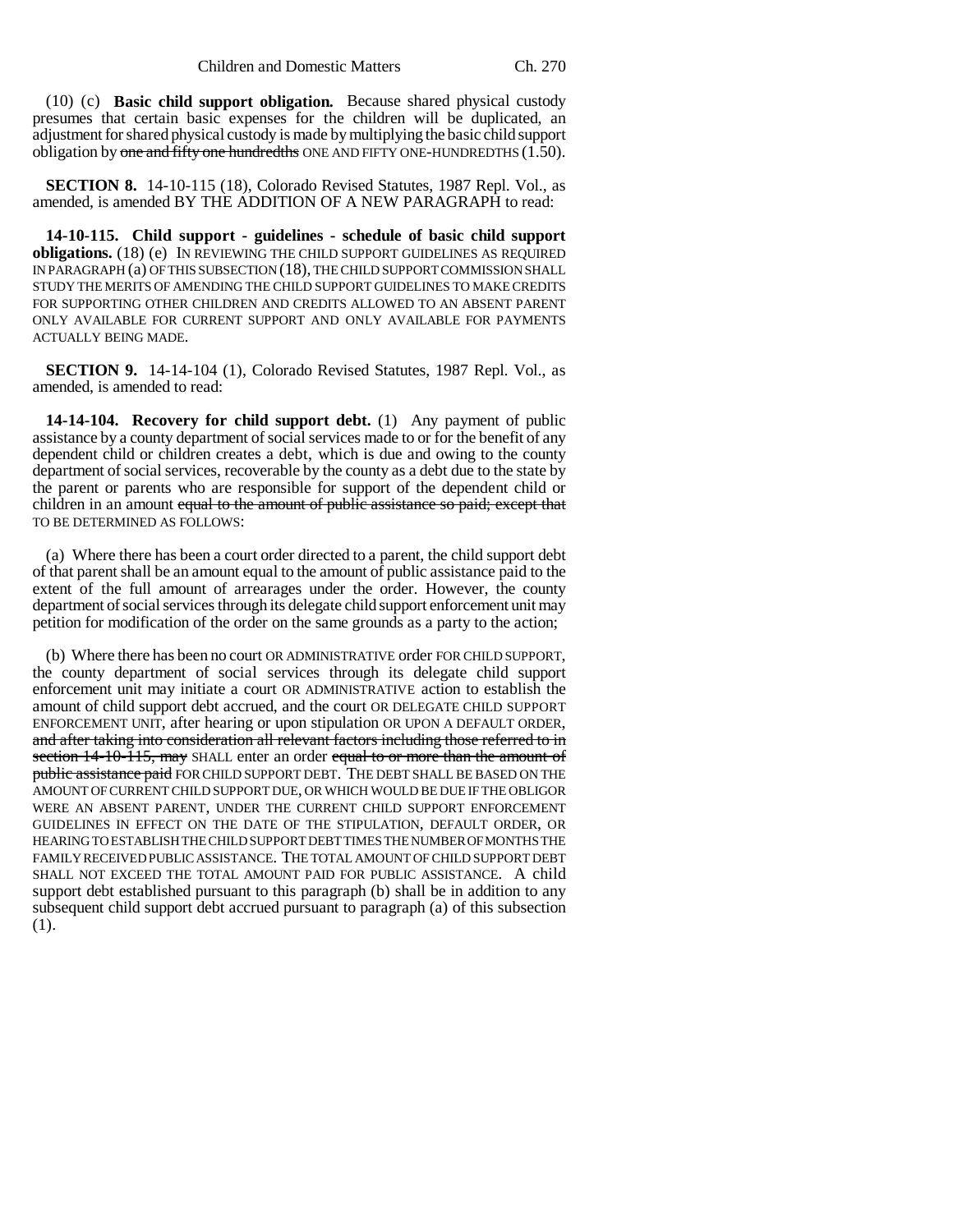**SECTION 10.** 14-14-107 (9), Colorado Revised Statutes, 1987 Repl. Vol., as amended, is amended to read:

**14-14-107. Wage assignment - applicability.** (9) (a) The obligor may file with the court a written objection to the activation of a wage assignment pursuant to subparagraph (III) of paragraph (b) of subsection (5) of this section within ten days after the advance notice of activation is sent to the obligor pursuant to paragraph (c) of subsection (5) of this section unless the obligor alleges that the notice was not received, in which case an objection may be filed no later than ten days after actual notice. The obligor shall mail a copy of the written objection to the obligee or the obligee's representative.

(b) The objection shall be limited to the defenses that there is a mistake of fact such as an error in the identity of the absent parent or in the amount of the support.

(c) If an objection is filed by the obligor, a hearing shall be set and held by the court within forty-five days of the date the notice was sent to the obligor pursuant to paragraph (c) of subsection (5) of this section. The court shall deny the objection without hearing if a defense in paragraph (b) of this subsection (9) is not alleged.

(d) At a hearing on an objection, the sole issue before the court is whether there was a mistake of fact as specified in paragraph (b) of this subsection (9).

(e) At a hearing on an objection, REASONABLE attorney fees and costs shall be awarded to the prevailing party.

(f) If an objection is based on the amount of arrears, the wage assignment may be activated and enforced as to current support obligations, and the activation of the wage assignment as to arrears shall be stayed pending the outcome of a hearing on such objection.

**SECTION 11.** 14-14-110, Colorado Revised Statutes, 1987 Repl. Vol., is amended to read:

**14-14-110. Contempt of court.** (1) Evidence of noncompliance with an order for child support, or maintenance when combined with child support, in the form of an affidavit from the clerk of the court or in the form of a copy of the record of payments certified by the clerk of the court is prima facie evidence of contempt of court.

(2) In determining whether or not the obligor is in contempt of court, the court may consider that the required payment has been made prior to the hearing to determine contempt or that owing to physical incapacity or other good cause the obligor was unable to furnish the support, care, and maintenance required by the order for the period of noncompliance alleged in the motion.

(3) IF, AFTER PERSONAL SERVICE OF THE CITATION AND A COPY OF THE MOTION AND AFFIDAVIT, THE OBLIGOR FAILS TO APPEAR AT THE TIME SO DESIGNATED, THE COURT MAY ISSUE A WARRANT FOR THE OBLIGOR'S ARREST. UPON ISSUANCE OF THE WARRANT, THE COURT SHALL DIRECT BY ENDORSEMENT THEREON THE AMOUNT OF THE BOND REQUIRED.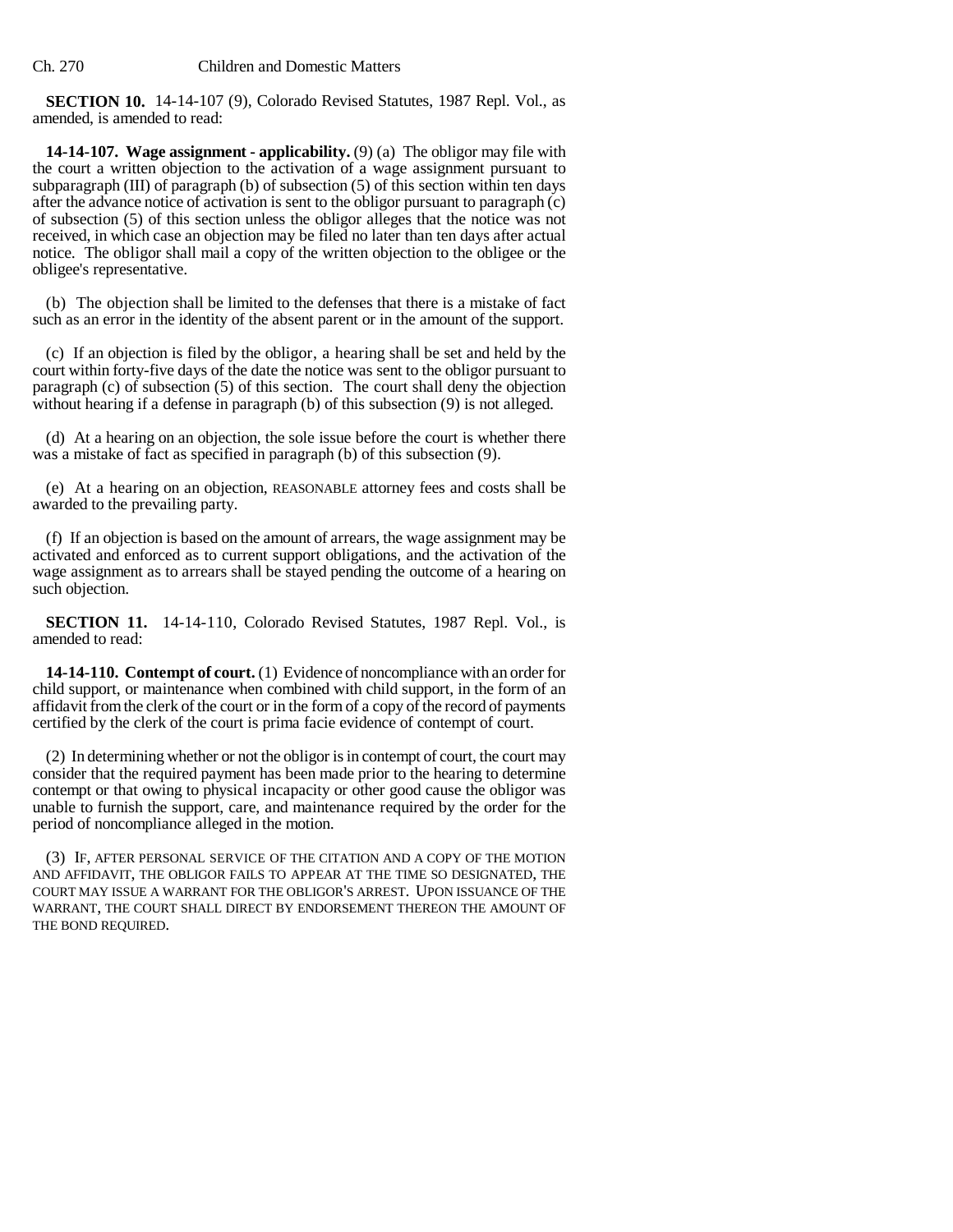(4) PURSUANT TO SUBSECTION (3) OF THIS SECTION, WHERE THE OBLIGOR HAS BEEN RELEASED UPON DEPOSIT OF CASH, STOCKS, OR BONDS, OR UPON SURETY BOND SECURED BY PROPERTY, IF THE OBLIGOR FAILS TO APPEAR IN ACCORDANCE WITH THE PRIMARY CONDITION OF THE BOND, THE COURT SHALL DECLARE A FORFEITURE. NOTICE OF THE ORDER OF FORFEITURE SHALL BE MAILED IMMEDIATELY BY THE COURT TO THE OBLIGOR AND SURETIES, IF ANY, AT THE LAST KNOWN ADDRESS. IF THE OBLIGOR DOES NOT APPEAR AND SURRENDER TO THE COURT HAVING JURISDICTION WITHIN THIRTY DAYS AFTER THE DATE OF THE FORFEITURE, OR WITHIN THAT PERIOD SATISFY THE COURT THAT APPEARANCE AND SURRENDER BY THE OBLIGOR IS IMPOSSIBLE AND WITHOUT THE OBLIGOR'S FAULT, THE COURT SHALL ENTER JUDGMENT AGAINST THE OBLIGOR FOR THE AMOUNT OF THE BAIL AND COSTS OF THE COURT PROCEEDINGS.

(5) ANY MONEYS COLLECTED OR PAID UPON ANY SUCH EXECUTION OR IN ANY CASE UPON SAID BOND SHALL BE TURNED OVER TO THE CLERK OF THE COURT IN WHICH THE BOND IS GIVEN TO BE APPLIED TO THE CHILD SUPPORT OBLIGATION, INCLUDING WHERE THE OBLIGATION IS ASSIGNED TO THE DEPARTMENT OF SOCIAL SERVICES PURSUANT TO SECTION 26-2-111 (3) (g), C.R.S.

**SECTION 12.** 14-14-111 (2) (b), Colorado Revised Statutes, 1987 Repl. Vol., as amended, is amended to read:

**14-14-111. Immediate deductions for family support obligations - legislative declaration - procedures - applicability.** (2) (b)  $(I)$  With respect to all child support orders where the custodian of the child is not receiving support enforcement services from a delegate child support enforcement unit pursuant to section 26-13-106, C.R.S., on and after January 1, 1994, whenever an obligation for child support, maintenance, child support when combined with maintenance, or child support arrears is initially determined, whether temporary or permanent, or modified by the court, the amount of child support, maintenance, child support when combined with maintenance, or child support arrears shall be ordered by the court to be deducted and withheld, subject to section 13-54-104 (3), C.R.S., from the income, as defined in section 14-10-115 (7), which is due or to become due in the future from the obligor's employer, employers, or successor employers, or other payor of funds, regardless of the source, of the person obligated to pay the child support, maintenance, child support when combined with maintenance, or child support arrears.

(II) This paragraph (b) is repealed, effective January 1, 1994, unless the general assembly acts by bill to repeal this subparagraph (II). The purpose of this provision is to require the general assembly to approve the implementation of this paragraph (b) during the second regular session of the fifty-ninth general assembly.

**SECTION 13.** 14-14-112 (2) (c), Colorado Revised Statutes, 1987 Repl. Vol., as amended, is amended, and the said 14-14-112 (2) is further amended BY THE ADDITION OF A NEW PARAGRAPH, to read:

**14-14-112. Deductions for health insurance.** (2) Notice of the deduction for health insurance shall be mailed by certified mail, return receipt requested, by the obligee, the obligee's representative, or the delegate child support enforcement unit, to the obligor's employer. The notice of the deduction for health insurance shall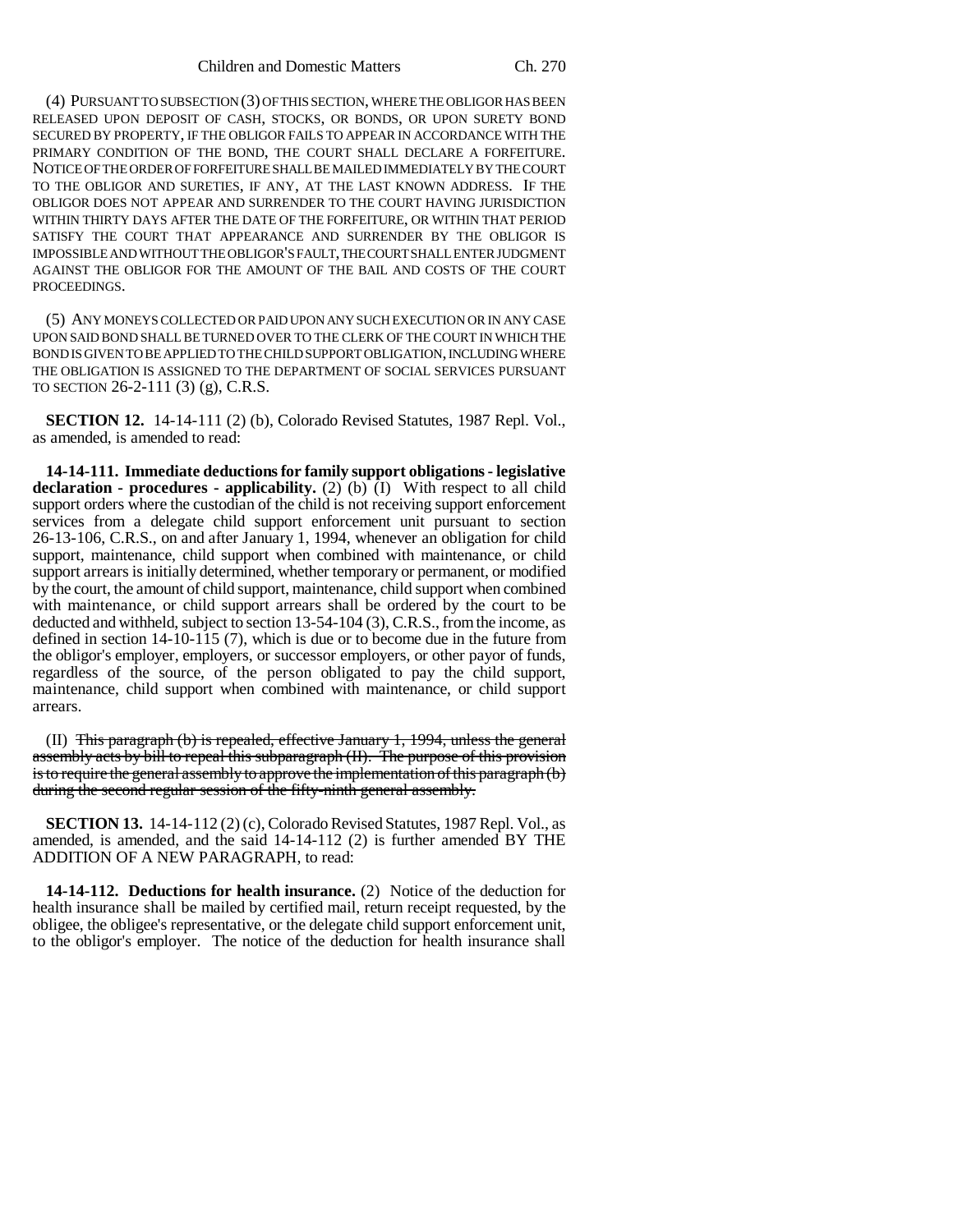contain:

(c) A statement that children shall be enrolled in the health insurance plan in which the obligor is enrolled IF THE CHILDREN CAN BE COVERED UNDER THAT PLAN or, if the obligor is not enrolled, in the least costly plan otherwise available and accessible to the child;

(j) A STATEMENT THAT IF THE OBLIGOR OR EMPLOYER ENROLLS THE DEPENDENTS WHO ARE THE SUBJECT OF THE ORDER IN HEALTH INSURANCE COVERAGE AVAILABLE THROUGH THE EMPLOYER, THE EMPLOYER SHALL SEND A COPY OF SUCH ENROLLMENT TO THE LOCATION IDENTIFIED ON THE NOTICE.

**SECTION 14.** 13-52-102 (1), Colorado Revised Statutes, 1987 Repl. Vol., as amended, is amended to read:

**13-52-102. Property subject to execution - lien - real estate.** (1) All goods and chattels, lands, tenements, and real estate of every person against whom any judgment is obtained in any court of record, either at law or in equity, for any debt, damages, costs, or other sum of money are liable to be sold on execution to be issued upon such judgment. The transcript of the docket entry of any judgment in the judgment docket, certified by the clerk, may be filed with the recorder of any county; and from the time of filing such transcript the judgment shall become a lien upon all the real property of such judgment debtor, not exempt from execution in such county, owned by him or which he may afterwards acquire until said lien expires. The lien shall continue for six years from the entry of judgment unless the judgment is previously satisfied. If the underlying judgment is a judgment for child support OR maintenance OR arrears THEREOF or CHILD SUPPORT debt, the lien shall remain in effect for the life of the judgment without the necessity of renewal every six years. Upon satisfaction of the judgment for child support OR maintenance OR arrears THEREOF or CHILD SUPPORT debt, the delegate child support enforcement unit, or the party filing the lien, shall promptly file a satisfaction of the lien with the recorder of such county.

**SECTION 15.** 19-6-103 (2), Colorado Revised Statutes, 1986 Repl. Vol., as amended, is amended to read:

**19-6-103. Summons.** (2) Service of the summons shall be by personal service as provided in the Colorado rules of civil procedure. IN ADDITION TO ANY OTHER METHOD PROVIDED BY RULE OR STATUTE, INCLUDING RULE 4 (f) OF THE COLORADO RULES OF CIVIL PROCEDURE, PERSONAL JURISDICTION OVER AN INDIVIDUAL OUTSIDE THIS STATE MAY BE ACQUIRED BY DELIVERING A COPY OF THE SUMMONS, TOGETHER WITH A COPY OF THE PETITION UPON WHICH IT WAS ISSUED, TO THE INDIVIDUAL SERVED. SUCH SERVICE MAY BE BY PRIVATE PROCESS SERVER OR BY SENDING SUCH COPIES TO SUCH INDIVIDUAL BY CERTIFIED MAIL WITH PROOF OF ACTUAL RECEIPT BY SUCH INDIVIDUAL.

**SECTION 16.** 19-6-104, Colorado Revised Statutes, 1986 Repl. Vol., as amended, is amended BY THE ADDITION OF A NEW SUBSECTION to read:

**19-6-104. Hearing - orders.** (5.5) ALL CHILD SUPPORT ORDERS ENTERED PURSUANT TO THIS ARTICLE SHALL INCLUDE THE SOCIAL SECURITY ACCOUNT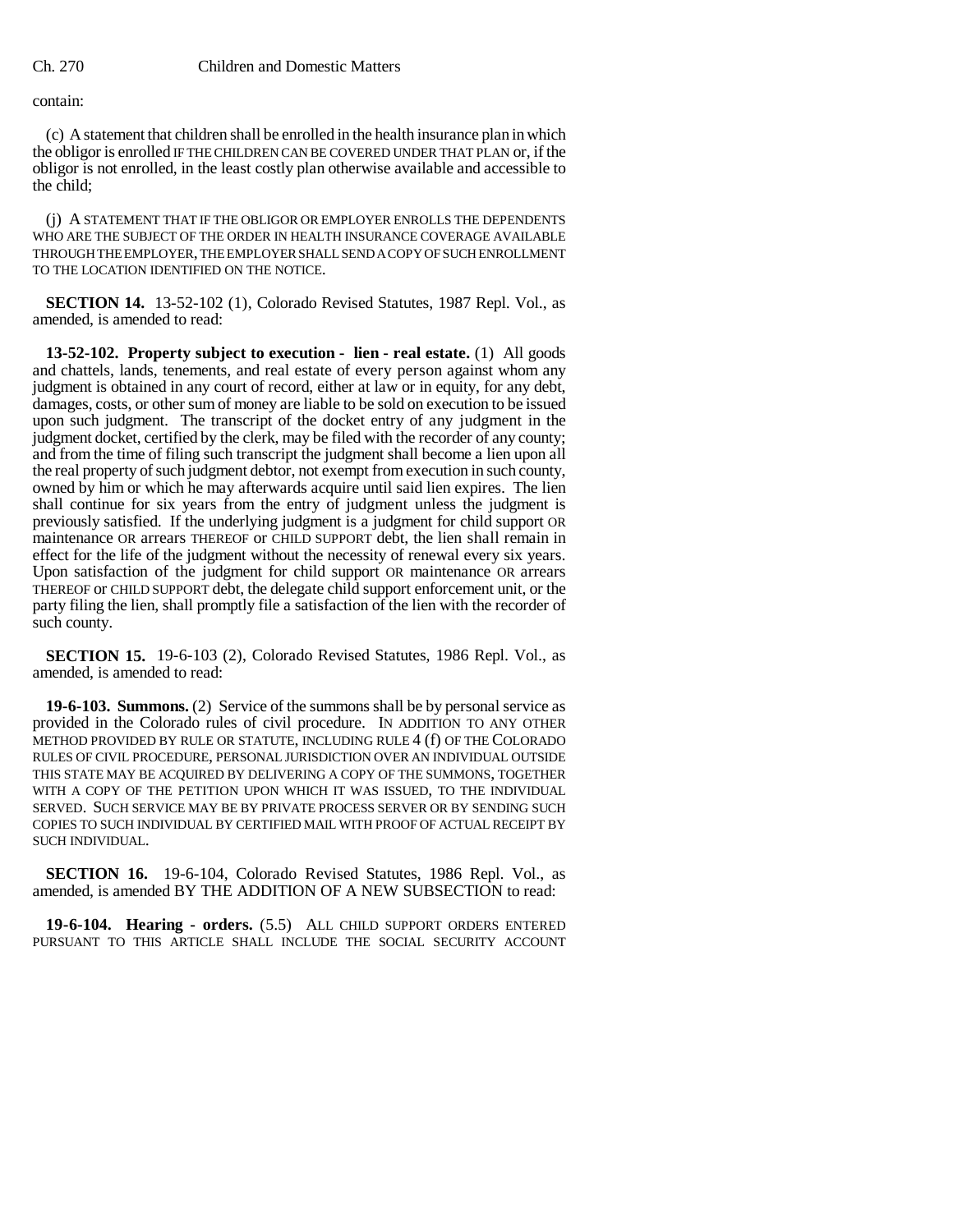NUMBERS AND DATES OF BIRTH OF THE PARTIES AND OF THE CHILDREN WHO ARE THE SUBJECTS OF THE ORDER.

**SECTION 17.** 26-5-102, Colorado Revised Statutes, 1989 Repl. Vol., as amended, is amended to read:

**26-5-102. Provision of child welfare services.** The state department shall adopt rules and regulations to establish a program of child welfare services, administered by the state department or supervised by the state department and administered by the county departments, and, where applicable, in accordance with the conditions accompanying available federal funds for such purpose. Said rules and regulations shall include ESTABLISH a fee schedule based upon ability to pay, THE CHILD SUPPORT GUIDELINES SET FORTH IN SECTION 14-10-115,C.R.S., requiring those persons legally responsible for the child who are financially able as determined by the state department to pay for all or a portion of the services provided under this article. Upon appropriate request and within available appropriations, child welfare services shall be provided for any child residing or present in the state of Colorado who is in need of such services. Foster care fees shall be considered child support obligations, and all remedies for the enforcement and collection of child support shall apply. Foster care fees established pursuant to this section SECTION 14-10-115, C.R.S., may be collected pursuant to the administrative procedures to establish child support enforcement set forth in article 13.5 of this title. Due process is guaranteed in all actions regarding any such administrative process concerning foster care fees, and any obligor may request a court hearing of the matter before the district court MAY BE OBTAINED in the manner prescribed in section 26-13.5-108 26-13.5-105. Nothing contained in article 13.5 of this title shall be construed to deprive a court of competent jurisdiction from determining the duty of support of any obligor against whom an administrative order is issued pursuant to this article.

**SECTION 18.** 26-13-118 (2), Colorado Revised Statutes, 1989 Repl. Vol., as amended, is amended to read:

**26-13-118. Lottery winnings offset.** (2) Prior to the payment of lottery winnings required by rule and regulation of the commission to be paid only at the lottery offices, the department of revenue shall check the social security number of each winner with those certified by the state department. If the social security number of a lottery winner appears among those certified by the state department, the department of revenue shall obtain the current address of the winner, shall suspend the payment of the winnings, and shall notify the state department. The state department shall notify the obligated parent, in writing, that the state intends to offset, IN THE FOLLOWING ORDER OF PRIORITY, the parent's CURRENT MONTHLY CHILD SUPPORT OBLIGATION, child support debt, or CHILD SUPPORT arrearages against the parent's winnings from the state lottery. Such notification shall include information on the parent's right to object to the offset and to request an administrative review pursuant to the rules and regulations of the state board of social services.

**SECTION 19.** 26-13-120 (2), Colorado Revised Statutes, 1989 Repl. Vol., as amended, is amended to read:

**26-13-120. Administrative review of child support orders.** (2) In order to obtain financial information for conducting the review pursuant to subsection (1) of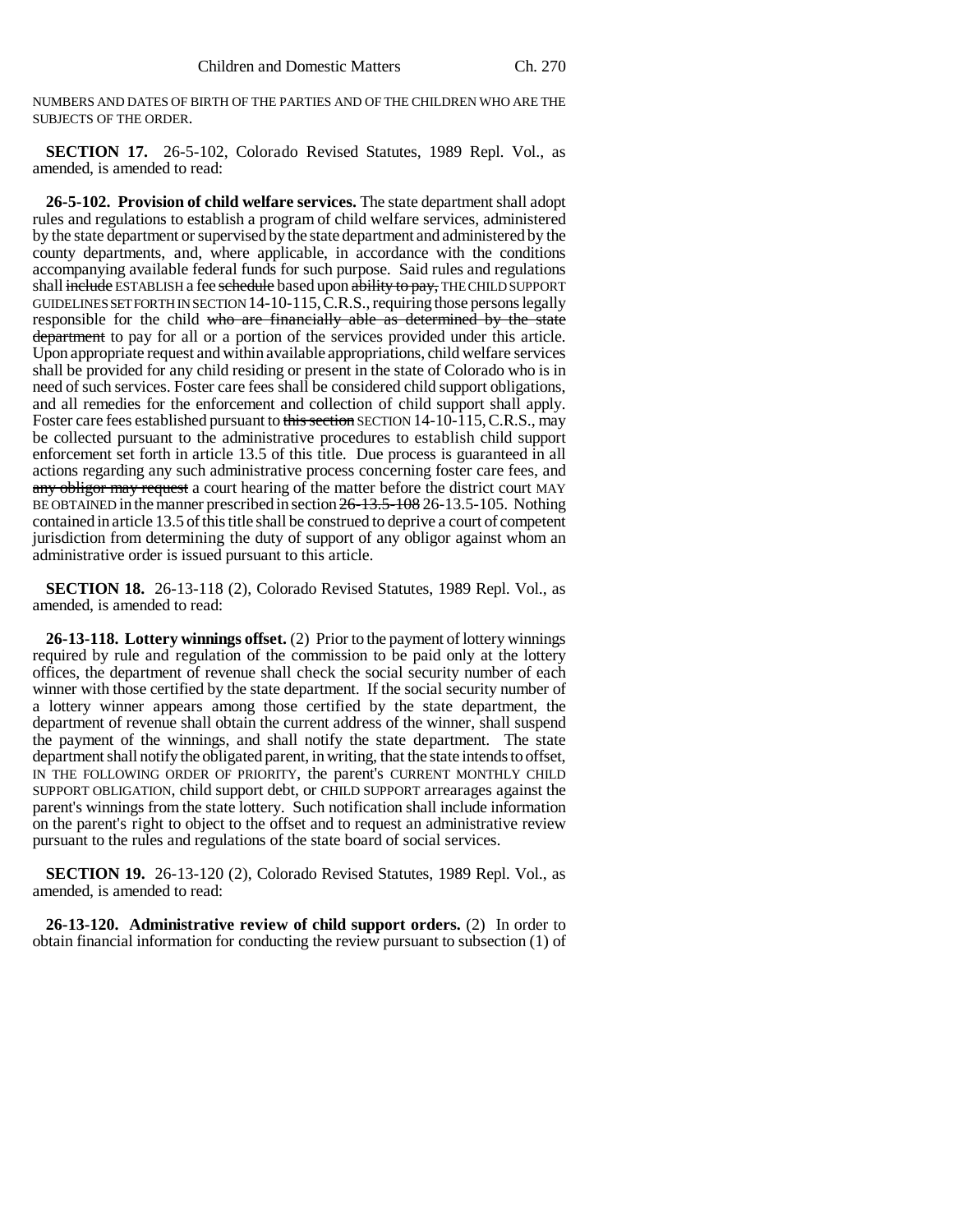## Ch. 270 Children and Domestic Matters

this section, the delegate child support enforcement unit is authorized to serve, by certified REGULAR mail, or personal service, an administrative subpoena on any person, corporation, partnership, financial institution, or labor union, for an appearance or for production of records and financial documents. The delegate child support enforcement unit may make application to the district court to compel and enforce the appearance, production, and testimony relating to the review.

**SECTION 20.** 26-13.5-105 (3), Colorado Revised Statutes, 1989 Repl. Vol., as amended, is amended to read:

**26-13.5-105. Negotiation conference - issuance of order of financial responsibility - filing of order with district court.** (3) If no stipulation is agreed upon at the negotiation conference because the obligor contests the issue of paternity, the delegate child support enforcement unit shall file the notice of financial responsibility and proof of service with the clerk of the district court in the county in which the notice of financial responsibility was issued or in the district court where an action relating to child support is pending or an order exists but is silent on the issue of child support, and shall request the court to set a hearing for the matter. If no stipulation is agreed upon at the negotiation conference and paternity is not an issue, the delegate child support enforcement unit shall issue temporary orders establishing CURRENT child support, CHILD SUPPORT DEBT, ARREARS, FOSTER CARE MAINTENANCE, AND MEDICAL SUPPORT and shall file the notice of financial responsibility and proof of service with the clerk of the district court in the county in which the notice of financial responsibility was issued and shall request the court to set a hearing for the matter. Notwithstanding any rules of the Colorado rules of civil procedure, a complaint is not required in order to initiate a court action pursuant to this subsection (3). The court shall inform the delegate child support enforcement unit of the date and location of the hearing and the court or the delegate child support enforcement unit shall send a notice to the obligor informing the obligor of the date and location of the hearing. In order to meet federal requirements of expedited process for child support enforcement, the court shall hold a hearing and decide only the issue of child support within ninety days after receipt of notice, as defined in section 26-13.5-102 (13), or within one year after receipt of notice, as defined in section 26-13.5-102 (13), if the obligor is contesting the issue of paternity. If the obligor raises issues relating to custody or visitation and the court has jurisdiction to hear such matters, the court shall set a separate hearing for those issues after entry of the order of support. In any action, including an action for paternity, no additional service beyond that originally required pursuant to section 26-13.5-104 shall be required if no stipulation is reached at the negotiation conference and the court is requested to set a hearing in the matter.

**SECTION 21. Effective date - applicability.** (1) Sections 1 and 2 of this act shall take effect July 1, 1993. Section 1 of this act shall apply to child support obligations established or modified on or after said date.

(2) Sections 3 through 20 of this act shall take effect September 1, 1993; except that this section and sections 9 and 22 shall take effect upon passage and section 9 shall apply only to orders establishing debt entered on or after said date.